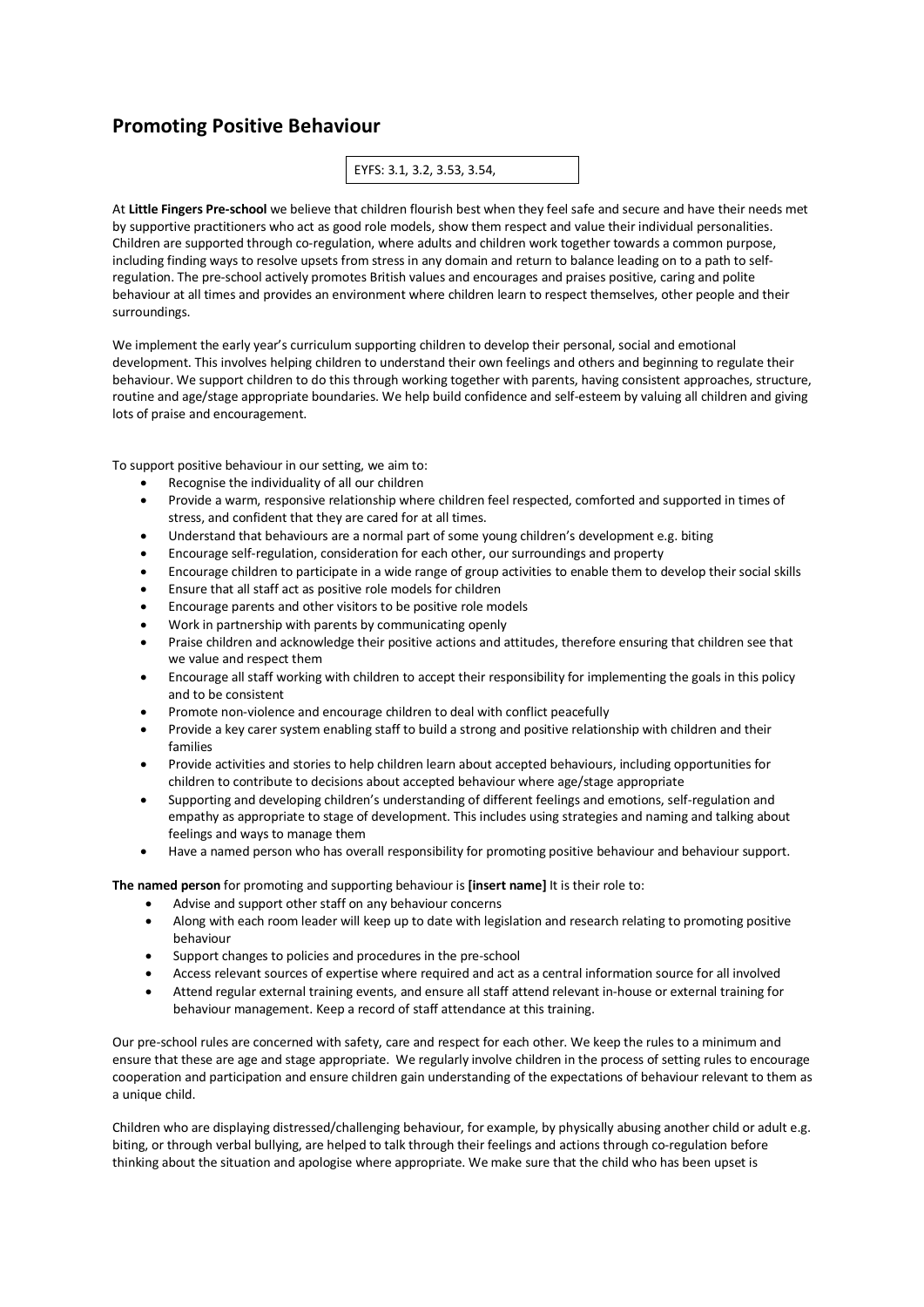comforted. We always acknowledge when a child is feeling angry or upset and that it is the behaviour that is not acceptable, not the child or their feelings.

## **Our promoting positive behaviour procedure is:**

- We support all children to develop positive behaviour, and we make every effort to provide for their individual needs
- We never use or threaten to use physical punishment/corporal punishment such as smacking or shaking or use or threaten any punishment that could adversely affect a child's well being
- We only use physical intervention (where practitioners may use reasonable force to prevent children from injuring themselves or others or damaging property) or to manage a child's behaviour if absolutely necessary. We keep a record of any occasions where physical intervention is used and inform parents on the same day, or as reasonably practicable
- We recognise that there may be occasions where a child is displaying challenging/ distressed behaviour and may need individual techniques to restrain them to prevent a child from injuring themselves or others. This will only be carried out by staff who have been appropriately trained to do so. Any restraints will only be done following recommended guidance and training and only with a signed agreement from parents on when to use it. We will complete an incident form following any restraints used and notify the parents
- We do not single out children or humiliate them in any way. Where children are displaying challenging behaviour they will, wherever possible, be distracted/re-directed to alternative activities. Discussions with children will take place as to why their behaviour was not acceptable, respecting their level of understanding and maturity
- Staff do not raise their voices (other than to keep children safe)
- In any case of challenging behaviour, we always make it clear to the child or children in question, that it is the behaviour and not the child that is unwelcome
- We decide on particular strategies to support particular types of behaviour depending on the child's age, level of development and the circumstances surrounding the behaviour. This may involve asking the child to talk and think about what he/she has done. All staff support children in developing empathy and children will only be asked to apologise if they have developed strong empathy skills and have a good understanding of why saying sorry is appropriate
- We help staff to reflect on their own responses towards behaviours that challenge to ensure that their reactions are appropriate
- We inform parents if their child's behaviour is unkind to others or if their child has been upset. In all cases we deal with behaviour that challenges in pre-school at the time. We may ask parents to meet with staff to discuss their child's behaviour, so that if there are any difficulties we can work together to ensure consistency between their home and the pre-school. In some cases, we may request additional advice and support from other professionals, such as an educational psychologist
- We support children in developing non-aggressive strategies to enable them to express their feelings and emotions
- We keep confidential records on any behaviour that challenges that has taken place We inform parents and ask them to read and sign any incidents concerning their child
- Through partnership with parents and formal observations, we make every effort to identify any behavioural concerns and the causes of that behaviour. From these observations and discussions, we will implement an individual behaviour modification plan where a child's behaviour involves aggressive actions towards other children and staff, for example hitting, kicking etc. The manager will complete risk assessments identifying any potential triggers or warning signs ensuring other children's and staff's safety at all times. In these instances, we may remove a child from an area until they have calmed down.

We recognise that children need their own time and space and that it is not always appropriate to expect a child to share. We believe it is important to acknowledge each child's feelings and to help them understand how others might be feeling.

At our pre-school, staff follow the procedure below to enable them to deal with behaviour that challenges:

- Staff are encouraged to ensure that all children feel safe, happy and secure
- Staff are encouraged to recognise that active physical aggression in the early years is part of the child's development and that it should be channelled in a positive way
- Children are helped to understand that using aggression to get things, is inappropriate and they will be encouraged to resolve problems in other ways
- Staff will initiate games and activities with children when they feel play has become overly boisterous/aggressive, both indoors or out
- We will ensure that this policy is available for staff and parents and it will be shared at least once a year to parents and staff
- Staff and parents are also welcomed to review and comment on the policy and procedure